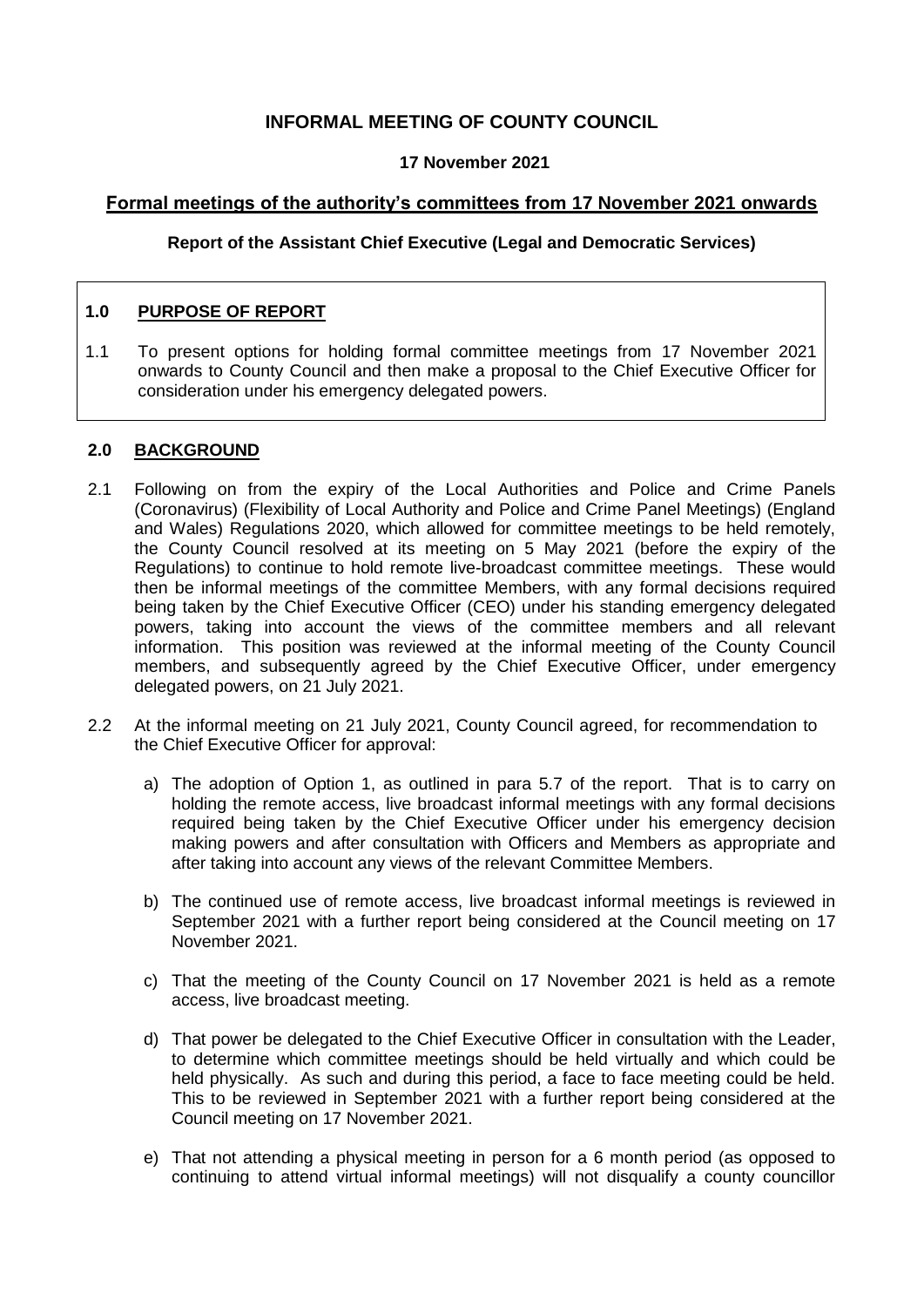under the automatic vacation of office provisions set out in section 85 of the Local Government Act 1972.

#### **3.0 COMMITTEE MEETINGS HELD BETWEEN 19 MAY 2020 AND 15 OCTOBER 2021**

- 3.1 A total of 172 remote access, live broadcast meetings of the Council's committees were held from 19 May 2020 to 15 October 2021.
- 3.2 The rationale for holding the Council's committee meetings remotely has been one of responding to the pandemic and government lockdowns and keeping councillors, officers and members of the public safe.
- 3.3 There have been other benefits associated with holding remote access, live broadcast meetings. These have previously been discussed but some headline figures are as below, comparing the years 2019/20 (meetings in person at County Hall, Northallerton) and 2020/21 (remote access meetings):
	- An overall reduction in mileage claimed by councillors of 131,338 miles
	- An overall saving in travel claims of £55,221
	- An estimated saving in terms of time not spent travelling to and from meetings of 5,013 hours or 668 working days
	- An overall saving in carbon dioxide emissions associated with reduced travel estimated to be 36.774 tonnes per annum.
- 3.4 Between 19 May 2020 and 15 October 2021, there were a total of 11,553 views of the 168 meetings on the Council YouTube site. This equates to an average of 69 views per meeting. The lowest number of views for a meeting was 7 (Pension Board) and the highest number of views for a meeting was 1,486 (Police Fire and Crime Panel).
- 3.5 Two formal committee meetings have been held in person, in the Council Chamber at County Hall, Northallerton since the March 2020 lockdown. These were meetings of the Planning and Regulatory Functions Committee on 27 July 2021 and 28 September 2021. The decision was taken to hold these in person due to the public interest in the planning application being considered. In addition, an in-person meeting of the Police Fire and Crime Panel was held at the Police and Fire HQ in Northallerton on 4 November 2021.
- 3.6 These meetings were held in a Covid-safe manner with social distancing, hand cleansing and the wearing of face masks.

## **4.0 CONSIDERING HOW COMMITTEE MEETINGS ARE HELD IN THE LONGER TERM**

- 4.1 The following paragraphs provide details of a number of issues that County Council Members may wish to take into account when considering how committee meetings are held.
- 4.2 North Yorkshire County Council is only one of a small number of local authorities continuing to hold committee and Council meetings remotely on an informal basis with the CEO using his emergency powers to make a decision in consultation with the relevant committee members.
- 4.3 Members will need to consider whether they are happy to follow the approach of the CEO taking formal decisions on an ongoing basis for the future.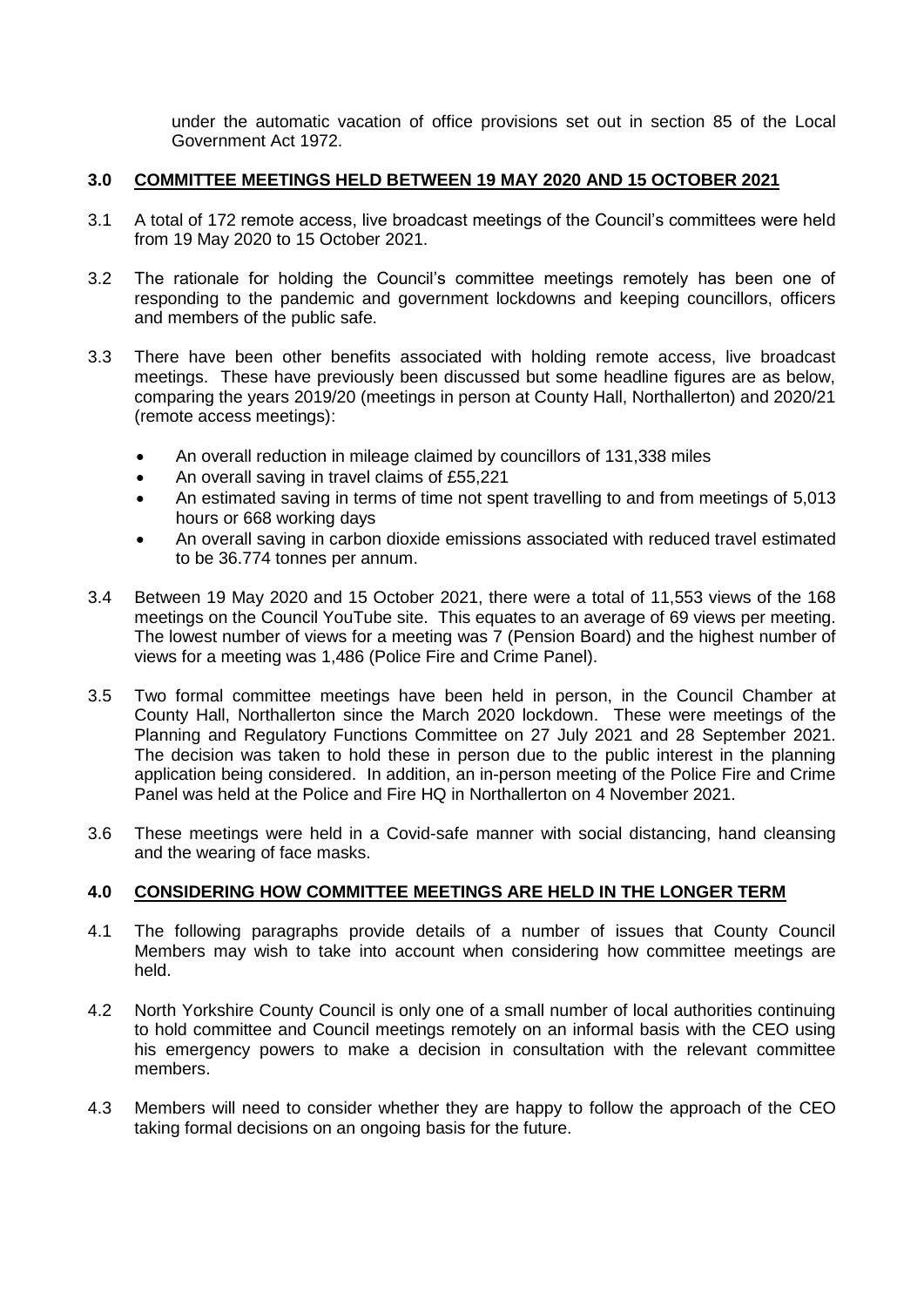- 4.4 The County Council has a leadership role to play. As such, there is a question as to whether, as part of a return to more normal, pre- pandemic ways of living and working, the Council should be leading by example and hold committee meetings in person once again.
- 4.5 With regard to Covid-19 infections, whilst infection rates are high the rate of serious illness and hospitalisation is lower than last year.
- 4.6 On 14 September 2021, Government's 'Covid-19 Response: Autumn and Winter Plan 2021' was published. Included is a 'Plan B', which will be implemented should the NHS come under unsustainable pressure in autumn and winter. The Plan B may include, in settings yet to be determined: mandatory vaccine certification; mandatory face coverings; and advice to work from home. The following is the link to the plan - [COVID-19 Response: Autumn and](https://www.gov.uk/government/publications/covid-19-response-autumn-and-winter-plan-2021)  Winter Plan 2021 - [GOV.UK \(www.gov.uk\)](https://www.gov.uk/government/publications/covid-19-response-autumn-and-winter-plan-2021)
- 4.7 Vaccination rates are increasing and the NHS is delivering a programme of booster doses to people aged over 50 years and those considered to be at risk due to a long term health condition. Vaccination significantly reduces the chances of someone becoming seriously ill but does not eliminate that risk, particularly for people with long term health conditions.
- 4.8 The working assumption is that any meetings in person that are held will be live broadcast and recorded.
- 4.9 The existing legislation in England (Local Government Act 1972) requires that committee Members be physically present at a committee meeting to be counted as part of the quorum and to be able to fully participate and vote. Advisers who are not members of the committee can take part virtually should they so wish and members of the public are entitled to physically attend the meeting (but there is no legal *requirement* for them to attend in person, even if they hold a particular role in relation to a meeting, for example an applicant on a matter).
- 4.10 Despite the Government 'call for evidence' on local authority remote meetings in England in March 2021, there is still no indication as to whether there is wider government support for the introduction of legislation to permit remote committee meetings and whether the necessary Parliamentary time will be made available. Local authorities in Wales and Scotland are able to determine how they hold their meetings due to separate legislation.
- 4.11 In previous discussions, a distinction has been made between those committees that make legally binding decisions and those that make recommendations.

## **5.0 INFORMAL MEETING OF THE EXECUTIVE MEMBERS ON 12 OCTOBER 2021**

- 5.1 At the informal meeting of the Executive on 12 October 2021, the Council's current decisionmaking arrangements were reviewed in light of the Covid-19 pandemic. Consideration was given to the future of remote access and in person meetings for the Council's committees. A number of issues were highlighted, as summarised below:
	- It was acknowledged that the current informal approach does not enable committee members to be present in a meeting where they can cast a decision-making vote
	- Considerable savings have been made in travel time, travel costs and carbon dioxide emissions as a direct result of holding meeting remotely as opposed to in-person
	- The Leader has consulted with the Conservative Group, Group Leaders and unaffiliated independents. In doing so, it has become apparent that there is a desire for some or all of the Council's formal meetings to continue to be held remotely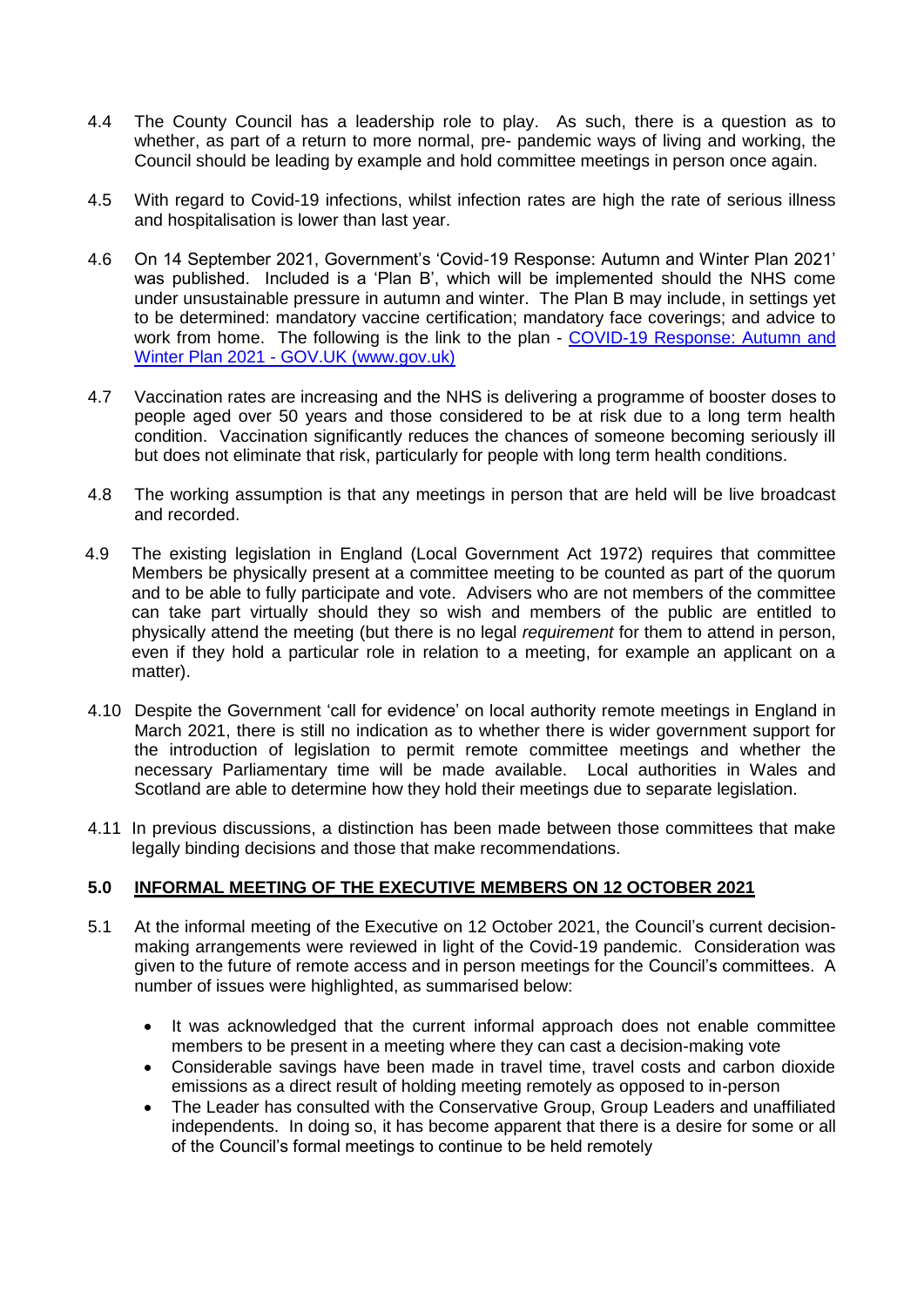- There is an aspiration to get back to face to face meetings as quickly as possible but Covid-19 is still present across the county and infection rates are high and rising
- It is hoped that the February 2022 County Council meeting, at which the annual budget is considered, will be held in person
- There is a strong wish for the meetings of the Executive to go back to in person as of the next meeting in November 2021
- Committee Chairs should be enabled to consult with the Leader and the CEO on a case-by-case basis to determine whether a meeting is held in person or continues to be held remotely.
- 5.2 The Executive concluded that, considering the benefits of remote working and the ongoing concerns about rising Covid-19 infection rates, remote access live broadcast committee meetings are continued for all of the Council's committees with the exception of the Executive, which could start to meet in person again. Where a committee chair feels that there would be some benefit associated with holding one more of the meetings of that committee in person, then they can raise the matter with the Leader and the CEO for consideration.
- 5.3 The criteria against which the Leader and CEO would consider a request for a committee meeting to be held in person was not specified at the informal meeting of the Executive Members. It is reasonable to suggest, however, that key considerations would include: the local rates of covid infection and hospitalisation and so the public health risks to councillors, officers and members of the public; the matters being considered at the meeting and the level of public interest; and the views of the committee members.
- 5.4 After taking into account the report, the views of the Executive Members and all relevant information, the Chief Executive Officer agreed, at the informal meeting on 12 October 2021, to recommend the proposals set out in section 11.0 of this report to full Council for consideration.

## **CONCLUSION**

- 6.1 In the absence of Regulations enabling local authorities to determine for themselves how they hold their committee meetings, consideration needs to be given to the approach in holding some or all of the Council's committee meetings in person. Committee meetings could be held in a Covid-safe way and accommodated in the Council Chamber at County Hall, the exceptions being County Council, Scrutiny of Health Committee and meetings of the Planning and Regulatory Functions Committee and Sub-Committee where there is significant public interest in attending. The meetings in person could be live broadcast and recorded.
- 6.2 The Council's remote access, live broadcast meetings commenced on 19 May 2020 with a meeting of the Executive. This was done in response to the pandemic and the government lockdown. The legal basis for this was the Local Authorities and Police and Crime Panels (Coronavirus) (Flexibility of Local Authority and Police and Crime Panel Meetings) (England and Wales) Regulations 2020. These Regulations expired on 6 May 2021. Since that time, the meetings have continued with any formal decisions required being taken by the Chief Executive Officer under his emergency decision making powers and after consultation with Officers and Members as appropriate and after taking into account any views of the relevant Committee Members. The basis for the use of the CEO emergency powers is the ongoing Covid-19 pandemic and the need to keep councillors, officers and members safe. As such, considerations regarding travel time, costs and carbon dioxide emissions are not directly relevant to the decision as to whether meetings should be continue to be held remotely.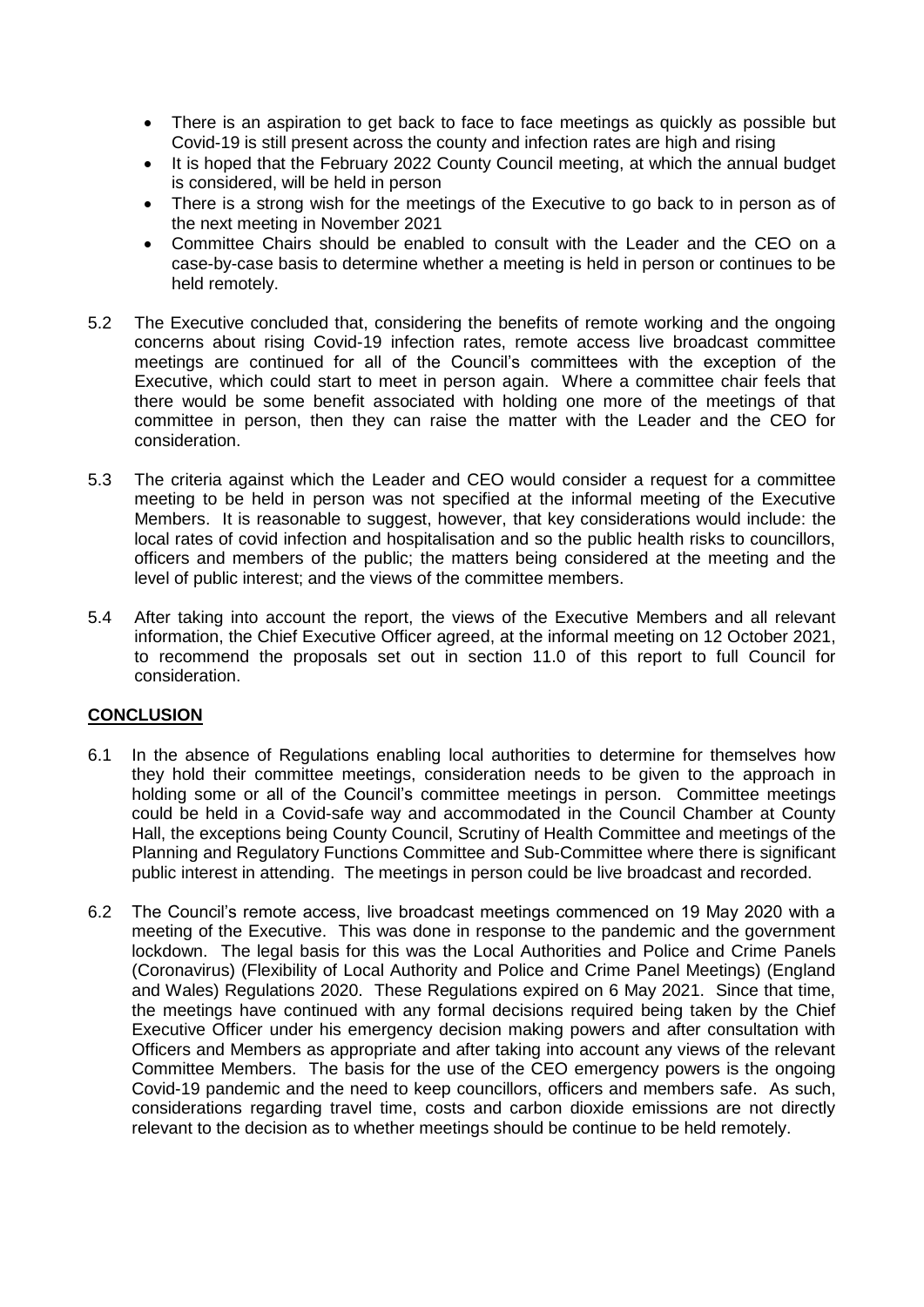6.3 County Council Members are asked to consider making recommendations on continuing with remote meetings or reverting to some or all in person meetings.

## 7.0 **FINANCIAL IMPLICATIONS**

7.1 The financial implications are set out in the body of this report.

## 8.0 **LEGAL IMPLICATIONS**

8.1 The legal implications are set out in the body of this report. It is noted that the Regulations which allowed virtual committee meetings to make decisions are no longer in force.

#### 9.0 **CLIMATE CHANGE IMPLICATIONS**

9.1 There are no significant climate change implications arising from this report. However allowing virtual meetings to continue will reduce carbon emissions by reducing the requirement to travel to meetings.

#### 10.0 **REASONS FOR RECOMMENDATIONS**

10.1 With the effective roll out of the national vaccination programme, the removal of lockdown restrictions, no clear indication if or when regulations will be put in place to enable lawful remote access committee meetings to be held by local authorities in England and the recommendations of County Council Members on 21 July 2021 and the Executive Members on 12 October 2021, it is necessary to review the options for holding formal, public committee meetings going forwards.

## 11.0 **RECOMMENDATIONS**

That Council Members recommend to the Chief Executive Officer to consider under his emergency delegated powers:

- 11.1 The remote access, live broadcast informal meetings of the Council's committees continue with any formal decisions required being taken by the Chief Executive Officer under his emergency decision making powers and after consultation with Officers and Members as appropriate and after taking into account any views of the relevant Committee Members.
- 11.2 The meetings of the Executive revert to in person meetings.
- 11.3 The continued use of remote access, live broadcast informal meetings is reviewed periodically, taking into account the level of Covid-19 infections and hospitalisation, with a further report being considered at the Council meeting on 16 February 2022.
- 11.4 That the meeting of the County Council on 16 February 2022 is held as an in person meeting, if it is determined to be safe and practical to do so.
- 11.5 That the power be delegated to the Chief Executive Officer in consultation with the Leader to determine which committee meetings should be held virtually and which could be held physically, subject to consultation with the relevant committee chair.